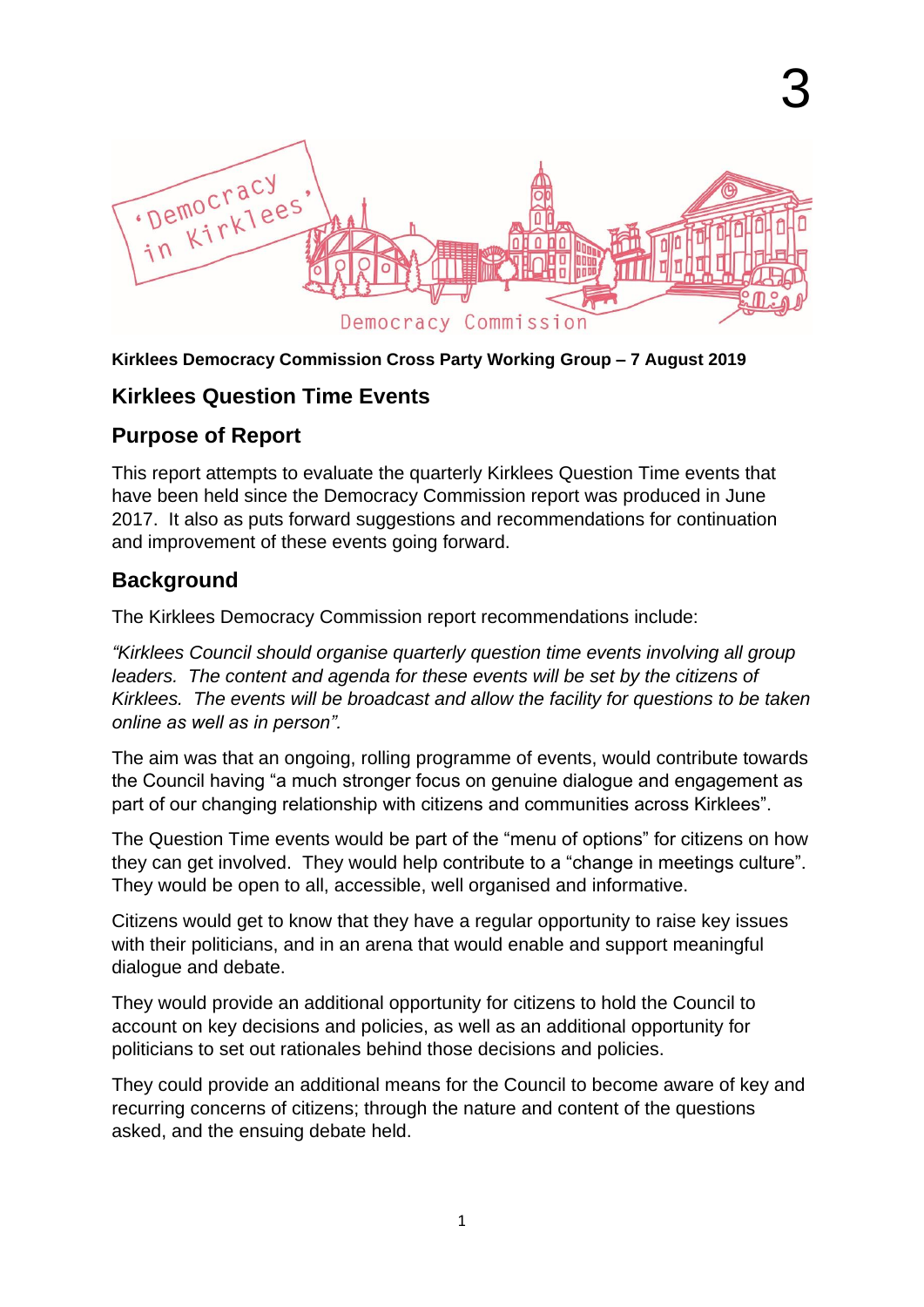### **Key Questions**

- Have the events to date achieved any or all of these objectives?
- Are these the correct objectives?
- How will success be measured going forwards?
- Have the events to date reflected the core principles from the Commission, such as adopting a citizen-led approach?
- How can they be refined and improved?

# **Review of Events and Outcomes to Date**

Since the Democracy Commission report was published in June 2017 there have been three Kirklees Question Time (KQT) events and two Budget information events. It was intended that each of the five dates would be for the quarterly KQT events, but then the Leader and Director of Finance asked that the January dates be used to provide an opportunity for citizens to raise questions specifically about the Budget.

The KQT events took place on; 12<sup>th</sup> October 2017 in the Oastler Building in Huddersfield as part of a week long programme of events to mark Local Democracy Week, then on 16<sup>th</sup> July 2018 in Dewsbury Town Hall, and on 23<sup>rd</sup> October 2018 in Holmfirth Civic Hall.

The two Budget information events took place on 25<sup>th</sup> January 2018 and then on 22<sup>nd</sup> January 2019; both in the Council Chamber, Huddersfield Town Hall.

104 people attended the Oastler building Question Time event, and 160 viewed the webcast. 38 people attended the QT event in Dewsbury Town Hall and 159 watched the webcast. 24 people attended the QT event in Holmfirth Civic Hall and 52 watched the webcast. This is a total of 537 engaged; 166 attending and 371 watching the webcast.

42 people attended the January 2018 Budget event, plus 125 viewed the webcast. 24 people attended the January 2019 Budget event, and 52 watched the webcast. This is a total of 243 engaged; 66 attending and 177 watching the webcast.

780 people have therefore engaged overall, across the five events.

#### **Feedback to Date**

Everyone who signed up for an event in Local Democracy Week 2017 was asked to provide feedback on how important they felt it would be to include certain key elements in future Question Time events. 63 % of respondees felt it '"very Important" that party leaders and deputy leaders be included on the panel, and 31% felt it quite important.

67% however felt it very important to have a range of different councillors, and 31% felt that quite important.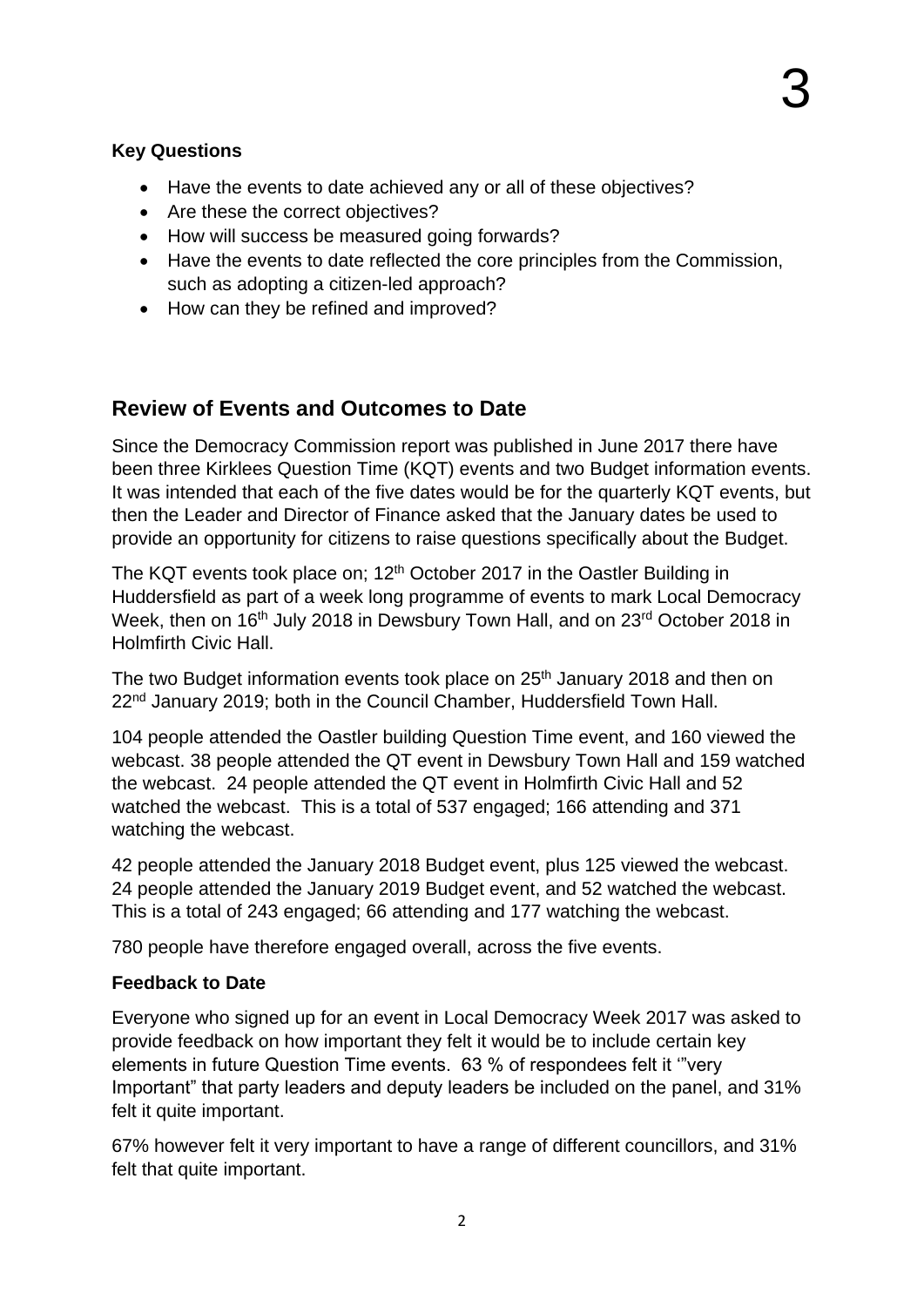57% felt it very important to include Cabinet members on the panel, and 36 % quite important.

43 % felt it very important to include Youth Councillors on the panel, and 31% thought this quite important.

50% considered it very important that the events be held at different venues across Kirklees, and 39% felt this quite important.

We also received a raft of comments and suggestions about the Question Time events, including:

"This type of event should be held on a frequent basis."

"Party leaders/Councillors/Cabinet members need to be prominent in all this so that people are aware who they are and what they stand for. People relate more to people when they can put a face to a name."

"There were a large number of questions submitted but never discussed – yet were obviously important to the person asking. An answer (including different opinions from different councillors) should be provided to all questions that are submitted but not dealt with on the day. These could be published after the event."

"Are the questions raised and points made assessed at all and taken any account of in policy and decision making"?

"Improve the sound system in the venue and on the webcast. It is really difficult to hear what is being said properly and some panel members are clearer than others".

There were also calls for some gender balance on the panel as well as for representatives from the community and voluntary sector; sports and arts organisations or health. Indeed, at all but the Holmfirth event, the panel has been male only (given all our leaders are male).

This feedback has been taken into consideration in relation to each the key aspects of the events; the design, planning, delivery and ongoing evaluation. Each aspect is outlined below as regards what has happened to date; success or otherwise of this approach, together with a suggested approach going forward.

#### **Key Aspects of Kirklees Question Time Events:**

#### **a) Overall Format and Content of Event:**

The aim to date has been to mimic as far as practicable the BBC Question Time format, in terms of overall format and time allowed for questions, opportunity for response across the panel, plus allowing for audience interaction, participation and voting/opinion gathering. This is a format that most television viewers are familiar with(and therefore local citizens), and the rationale is that it is a tried and tested, engaging and entertaining format, that 'usually' enables a range of views to be heard and debated by and between the panel and the audience. The agenda is audience (or citizen) led in that the audience submit the questions, and the programme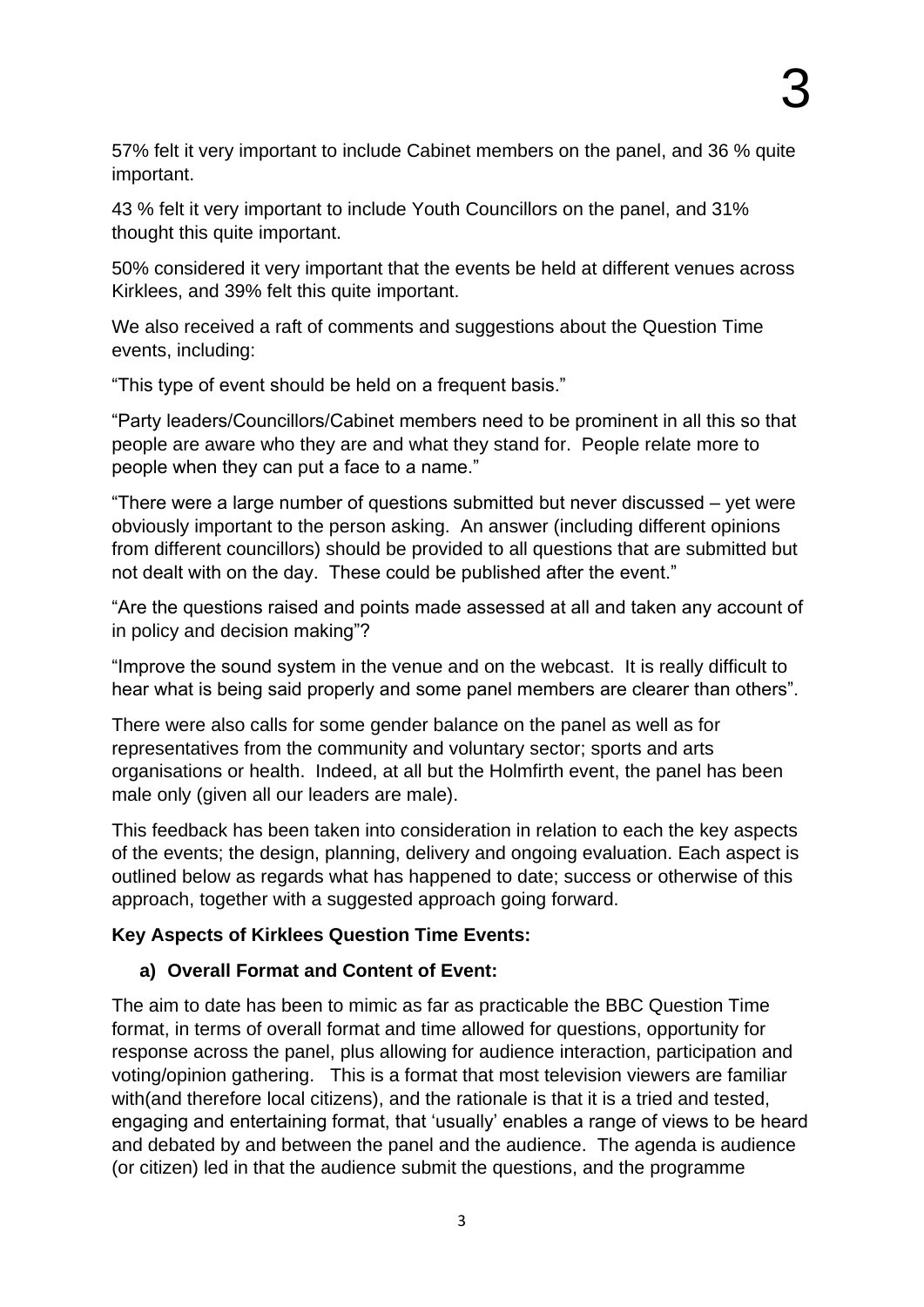editorial team selects which questions to put to the panel. With 90 minutes per KQT event, this allows time for 7 to 8 questions to be asked per event. For the July'18 and October'18 events, the facilitator grouped questions with common themes or links, and so enabled many more questions to be considered in the time available.

#### *Suggested Approach:*

*Feedback has been that the overarching format works and it is suggested should therefore be retained for the forthcoming year, (or round of quarterly KQT events). It is a format citizens are familiar with, and can be explained relatively easily to participants both attending the event, and to those viewing via webcast. The specifics of the format could and would be one of the subjects for feedback and suggestions from audience, panel and facilitator.* 

### **b) Panel:**

For each of the events to date, all the Group leaders have been invited to form the panel. This reflects the wording of the Democracy Commission recommendation, that all the group leaders be invited to form the panel. This has not provided either the gender mix, or variation in group representation to include Cabinet members and /or back bench councillors (both requested via feedback). It will not allow for representation from the community or voluntary sector or from key bodies that might have expertise and authority on certain key or current topics, (such as would be needed if a 'themed' event were to be piloted).

The DC Cross Party Working Group meeting in June agreed that the panel could be diversified, and Hilary Thompson from Third Sector Leaders/Age UK was then invited to take part in the Holmfirth event. All five Group leaders agreed to take part in Holmfirth, and so there was a panel of 6. Despite being briefed that not all panel members would get a chance to answer all questions, each Leader asked to answer each question. This resulted in the panel answers being too long and even repetitive, and time and opportunity for audience participation virtually nil.

#### *Suggested Approach:*

*That a panel of 6 is too large, and that a panel of five people be the optimum/maximum. There would need to be agreement /acceptance that not all Groups would be represented at all events.* 

*In the course of the next year, (or for each one of the next four quarterly events), different panel make- ups be tried out. This could include:*

 *A themed event, at which the relevant Cabinet Member would be included on the panel and /or relevant subject spokespeople from the other political Groups. There might also be a representative such as the CEO of the relevant public organisation such as the police or Clinical Commissioning Group (dependent upon the theme chosen).*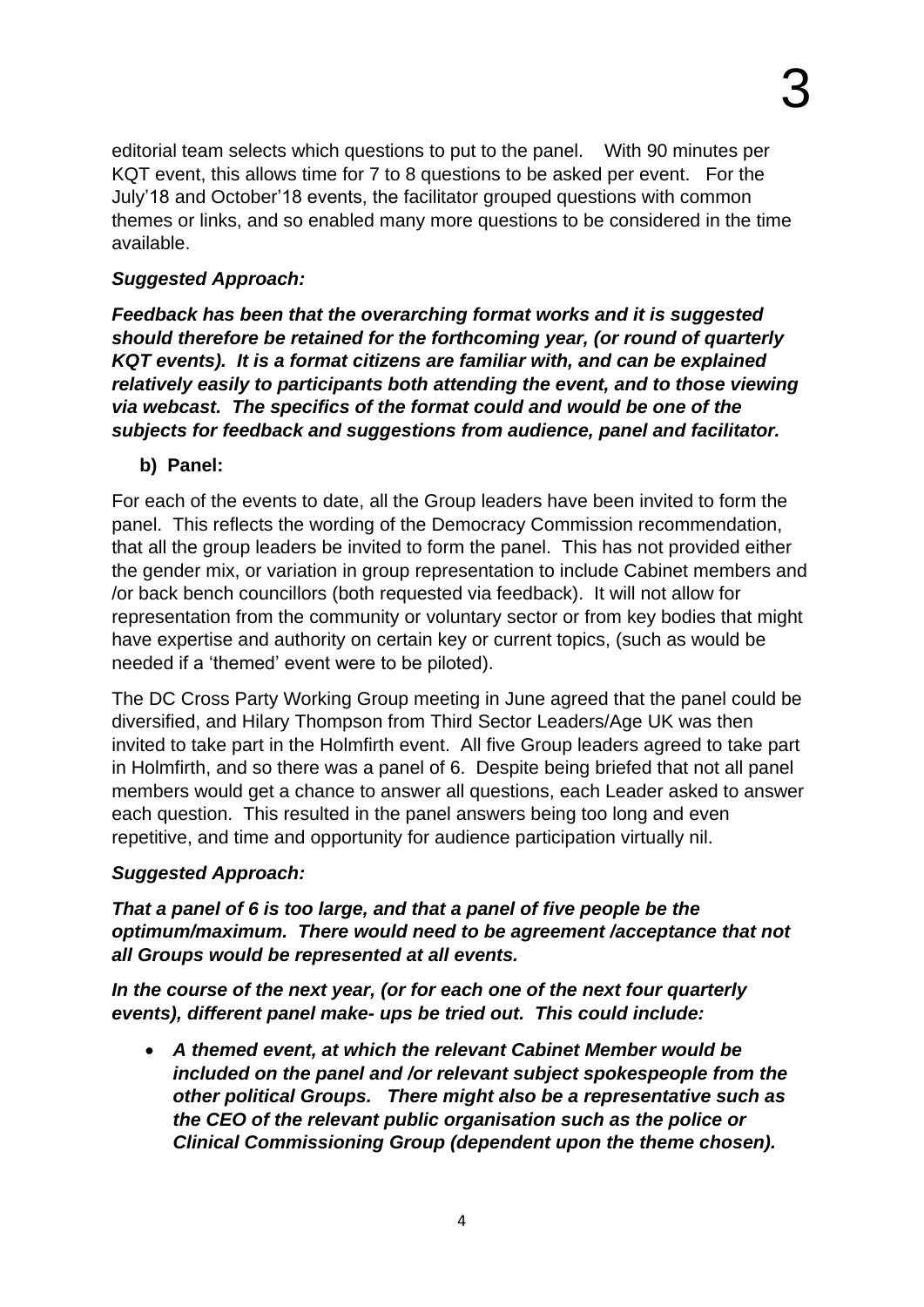- *A panel made up of a maximum of three Groups, plus two members taken from, one each, of the community and voluntary sector and/or a local celebrity of some description (such as appear on the BBC Question Time panels).*
- *All Groups be invited to take part, but the Leaders be asked to nominate a substitute, if possible a female councillor or party member. If this is not feasible, possible, then the relevant Leader can take part. A female Youth Councillor could be invited to take part in this event.*
- *An event with all the political Group Leaders invited.*

*The make -up of these panels would need to be organised and negotiated in alignment with the wider programme, in particular if there is a themed event or events in the programme for the year.* 

*Panel members also need to be aware that audience concentration and interest can be limited. There is a need for answers to be short, to the point and in as plain as possible language, avoiding jargon and repetition of points. It might be useful for panel members to take part in a very informal feedback/review session where there is an opportunity for impartial observers to give feedback on panel member clarity and impact. Additionally or alternatively panellists could undertake to self-review their panel performance.*

#### c) **Facilitation:**

Facilitation is all about making things easier, smoothing the way, making the most of the time, and reaching desired objectives. This requires an understanding about how people can behave in groups and ensuring that human tendencies like straying off the subject, failing to listen to others, dominating, avoiding engagement or going over time are carefully, firmly, but sensitively managed.

This all requires quite a particular skill and qualities set, including effective public speaking, confidence, empathy and understanding, patience, firmness, planning, time management, political awareness, sense of humour, ability to entertain, tact, articulateness, impartiality, translation and summing up of key points and arguments. He/she needs to support the audience to feel engaged and involved.

There are a limited number of facilitators with such a mix of skills, and we are lucky to have had both Dr Andy Mycock, and Rose Condo as facilitators who, although very different in style, have a really good mix of these necessary skills. Availability of a suitable facilitator is a key issue, with a need for their availability on dates coinciding with all the other required key participants. Facilitation can make or break an event.

#### *Suggested Approach:*

*A mini job description and person specification be developed for the Question Time facilitator role.*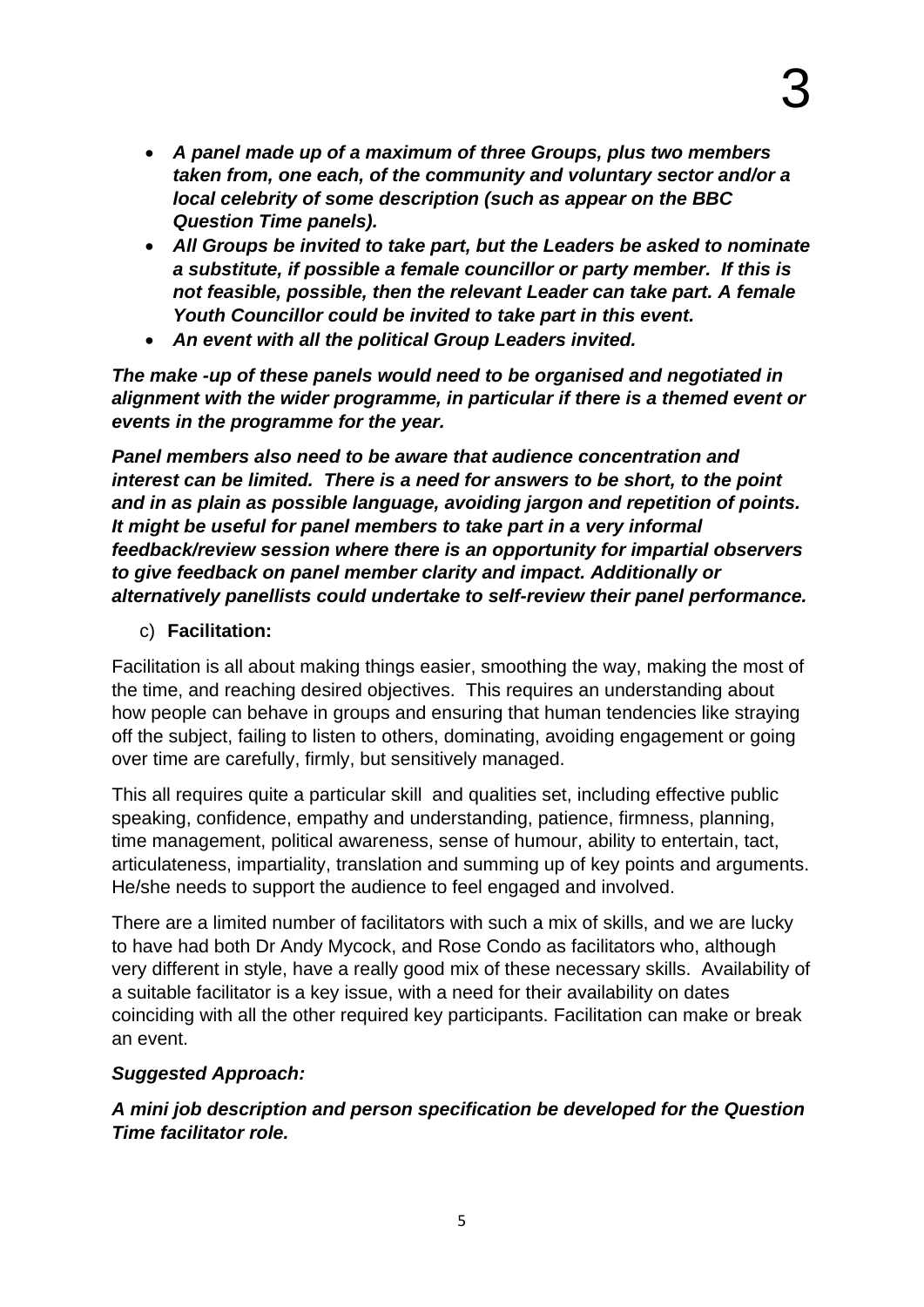*Contacts are approached to help identify a wider pool of potential facilitators for the KQT events.* 

#### *Recognition is given that a small budget may be needed to secure and pay for the necessary facilitation.*

### **d) Questions:**

To enable the 'citizen-led approach' and 'citizens setting the agenda', anyone can go online via Eventbrite, register an interest in the KQT event, and put forward their question. Attendees at events also get the chance to submit a written question in the half hour before the event starts. There have been 160 questions submitted online to date, and 12 questions submitted in writing (this has been across the three KQT events, as the online submission option was not available for the Budget information events). Within the advance publicity, a contact officer phone number is provided to allow for calls for questions about the events, or for anyone who is unable to register or submit a question online. Two questions have been submitted by phone, and one was asked in the event. 174 questions have been submitted in total, over the three events.

Questions have been wide ranging; from concerns about access to dental and other health services, to roads maintenance and safety, to town centre regeneration, and fly tipping and recycling facilities, the reduction in visible policing on the street, to developments under the Local Plan. A few have been about larger national or international issues, or very specific ward based. The ward based have been passed on to the relevant ward councillors.

One suggestion from the DC Cross Party Working group is that there be a request for a "focus on issues that are topical at the time of the event". This would mirror what happens in the BBC Question Time events where audience members arrive in advance of the start time and are asked to submit a question reflecting current or recent news topics. These are sifted and chosen just before the event begins.

#### *Suggested Approach:*

*At the same time as promotion for the next event starts, the existing method of seeking questions online should be continued. There would however be additional guidance provided for potential questioners on potential topics; there might be examples given of previous questions asked and /or that current local events or issues citizens have read about or are concerned about might make a suitable topic for a question.*

*The format of 90 minutes with 7 or 8 questions or grouped questions works well and should be retained. There is a need to make sure that less time is taken up by panel answers, to enable more audience input and participation. This would include audience reactions and additional questions prompted by*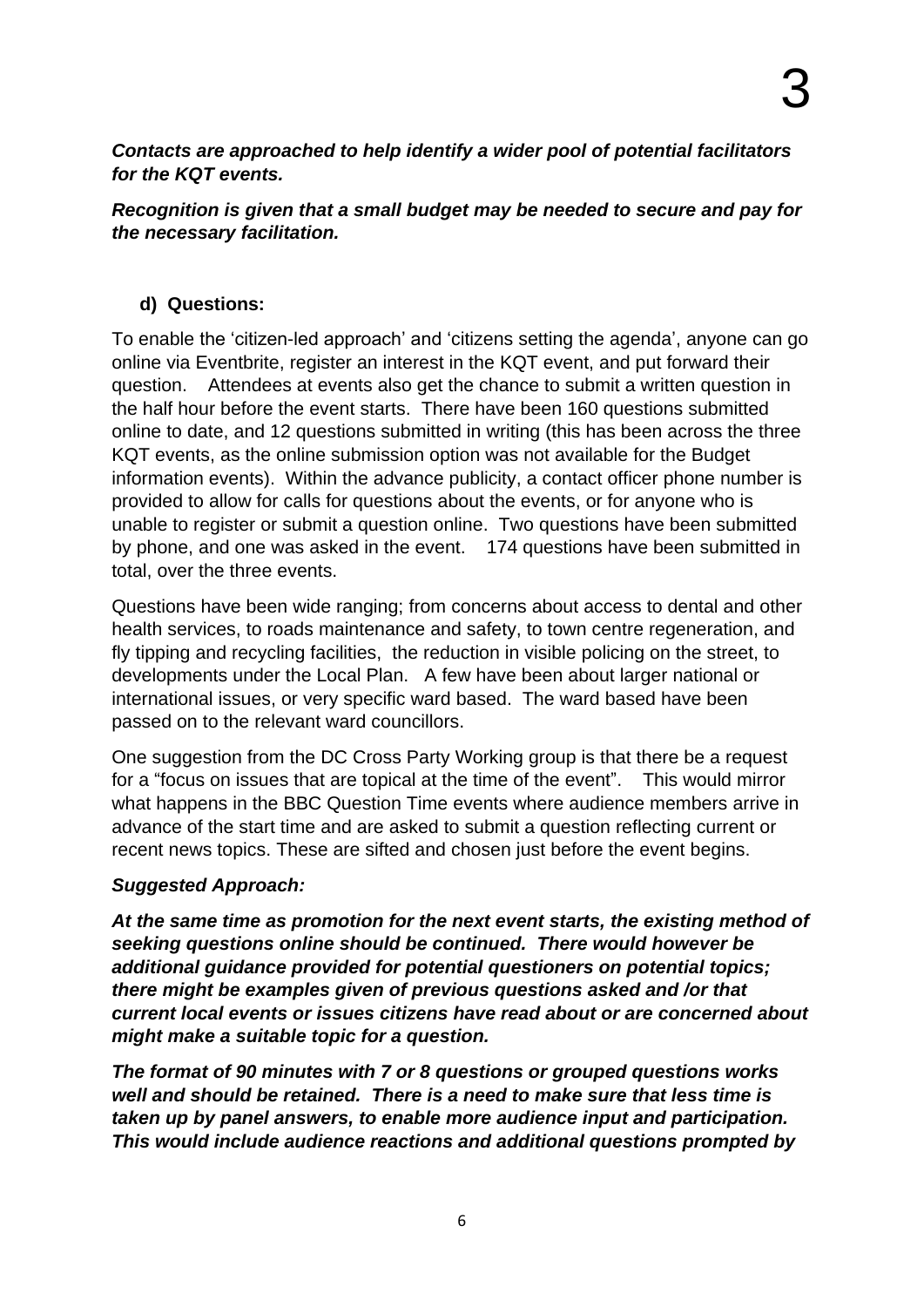*the initial panel replies, and on occasion a straw poll of audience views on a topic.*

*Citizens could be asked to suggest/propose what the theme might be for the proposed themed meeting. The most popular/requested theme would be picked. This type of meeting would require some additional preparation; sharing advance background information online; explanations of key decision/s to be taken, including the how, why and when. There could be an accompanying video setting out the decision making process, and how citizens could input. The panel could include the relevant Cabinet portfolio holder, an alternative/other Group spokesperson, and /or key lead officers from the Council and /or relevant public body, plus possibly a/voluntary and community groups' representatives.* 

*This might take the events more into the realm of 'public conversations' ; a form of dialogue designed to tackle potentially divisive or difficult topics, aimed at increasing mutual understanding, improving communication and building more constructive and collaborative relationships.* 

#### *e)* **Audience:**

The audiences to date have been made up of citizens from right across Kirklees and from a range of different ethnic groups. Concern was raised by the DC Cross Party Working Group that there may have been the 'same faces' at each of the Question Time events. This has not been the case.

A very small number; four or five of the same citizens attended events both in Huddersfield and Dewsbury, but those same citizens did not then attend in Holmfirth.

There has also been a good age range of attendees at events. The majority will have been age fifty plus, but there have also been good numbers of young people, especially at the event in the Oastler building and the budget event in January'19.

There was some feedback after the Oastler building event to the effect that the audience was perceived to be predominantly "politically biased and disruptive". This has not been the feedback since, especially after attending councillors were asked by their respective Groups to desist from putting questions; that the events are aimed at offering citizens, rather than councillors the chance to ask questions.

#### *Suggested Approach:*

*A Communications and Promotions plan is developed to support the next four quarterly events, with the aim of encouraging wider involvement from citizens who have not previously participated in these or indeed other Council meetings or events.* 

*The aim would be to start promotion of the events at an earlier stage, and include communications about the aim of the events, and how citizens can*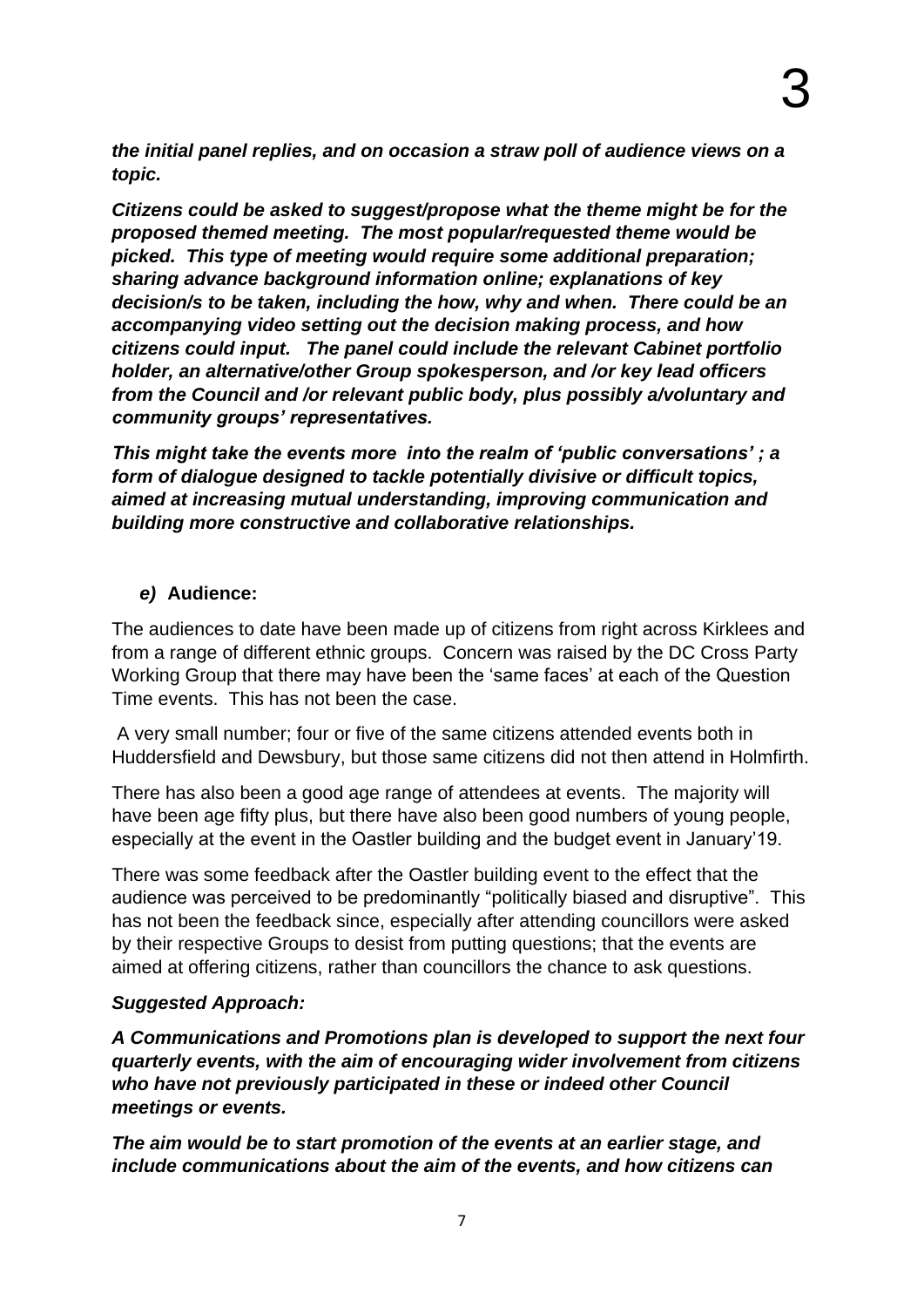*take part/make use of them. It would be worth planning an optimum time when schools and school councils could be approached and invited to formulate questions, as well as key civic societies and organisations across the District. In relation to the themed event, then there would be a proactive approach to all interested stakeholders to take part and pose questions.* 

*It is suggested that other and additional ways be explored to enable ongoing dialogue between citizens and the Council. This will be cross cutting with other work streams such as Civic Pathways and Democratic Content and Citizen Awareness.* 

*In relation to the Budget process consultation, the 'Budget Simulator' residents were asked to use, came from the Delib simulator tool: [https://www.delib.net/budget\\_simulator/,](https://www.delib.net/budget_simulator/) but did not make use of the more generic Delib 'Citizen Space' facility. How can questions and concerns raised through the Question Time events feed into other relevant consultations and discussions and vice versa, and become part of the wider network or "menu of options" for citizens to access for ongoing dialogue?* 

*One feedback request was that all questions (not just those asked at the event), should receive a response from across the political Groups. It is suggested that our response might be that BBC Question Time, 'Any Questions' and other similar question time type events do not undertake to give such responses. It is suggested this would be too time and resource intensive for all. There could be an undertaking however that anonymised questions and concerns raised do get fed into the different Group discussions and considerations on policy development and key decisions? They might also be passed on to the relevant Council services?* 

#### **f) Venue and Location:**

The DC Cross Party Working Group suggestion was that we "move the KQT events around the District." This was also a request made through the online feedback from citizens.

In relation to events to date; October 2017 was in Huddersfield, Oastler building. January 2018 we were asked to hold the Budget event again in Huddersfield and in the Council Chamber. This was also the requested location for the Jan 2019 Budget event. The event was then moved to Dewsbury in July'18, and Holmfirth/Rural in October'18. The January '19 event was planned for Batley Town hall, but we were asked to relocate to Huddersfield Council Chamber for the focus on the budget.

### *Suggested Approach:*

*The 2019/20 programme of events will move between what were the four Districts. June'19 in Batley & Spen (either Batley or Cleckheaton Town Hall), Sept/Oct '19 in Huddersfield – possibly Oastler again, Jan'20 in Dewsbury & Mirfield again, and then in March'20 in a Rural location.*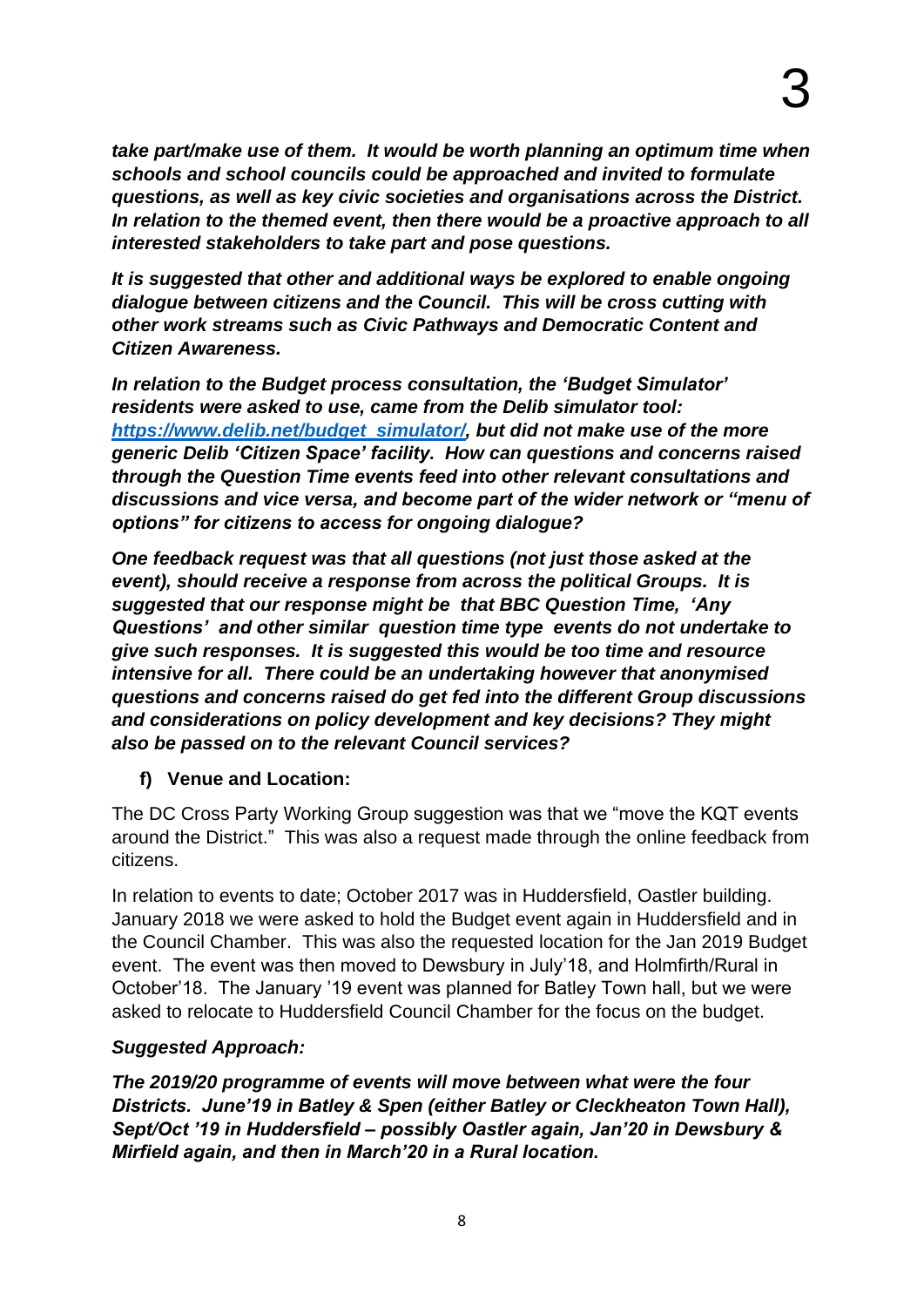*It is suggested that expectations in relation to numbers of attendees and webcast viewers at events in some locations will remain lower. It will be important for us to better understand why, and how and if this can be better addressed. Input from Groups would be appreciated on how and if they consider numbers in such locations could be boosted.* 

*It is suggested that additional reasons to attend an event might be needed; such as a range of information stalls providing details of local services and community and voluntary initiatives. Community Plus for example has requested they attend, and it is proposed this be trialled at one of the initial KQT events in the forthcoming year.* 

*There will be different and additional approaches to promotion and marketing to better target citizens via communication routes in the relevant parts of the District. Local newspapers have already been used, but we need to better use locally known and well established networks. The evaluation/feedback requested will also try to track impact on numbers and audience make-up in relation to the panel composition and whether the event is themed for example.* 

### **g) Frequency of Events, Dates and Times:**

Preparation and forward planning required for the events is considerable. It is suggested that capacity allows for a maximum of four larger/Kirklees wide events per annum.

There will be additional thought and planning required for the variation in format and content proposed for the 2019/20 programme. The Cross Party Working Group asked that dates be avoided that clash with other events. Every attempt is made to make sure all potential clashes are avoided. Council key dates are checked first, as well as Town Hall bookings, and each Group is asked if they are aware of any other key events on the proposed dates. School holiday dates are avoided, as well as the pre –election period.

The 7:00pm -8:30pm slot was aimed at enabling as many as possible to attend after a working day and tea time for example.

### *Suggested Approach:*

*The 2019/20 programme of Question Time events retains the frequency of once a quarter, or four per annum. Any more would be logistically and resource wise difficult to accommodate, and any less would dilute the potential impact of enabling dialogue with key politicians at reasonably frequent intervals on Kirklees wide matters.* 

*Key holiday periods for schools and pre –election periods will continue to be avoided.* 

*Feedback requests will include questions re preferred times and locations for events. One of the trial panel and content alternative formats in the*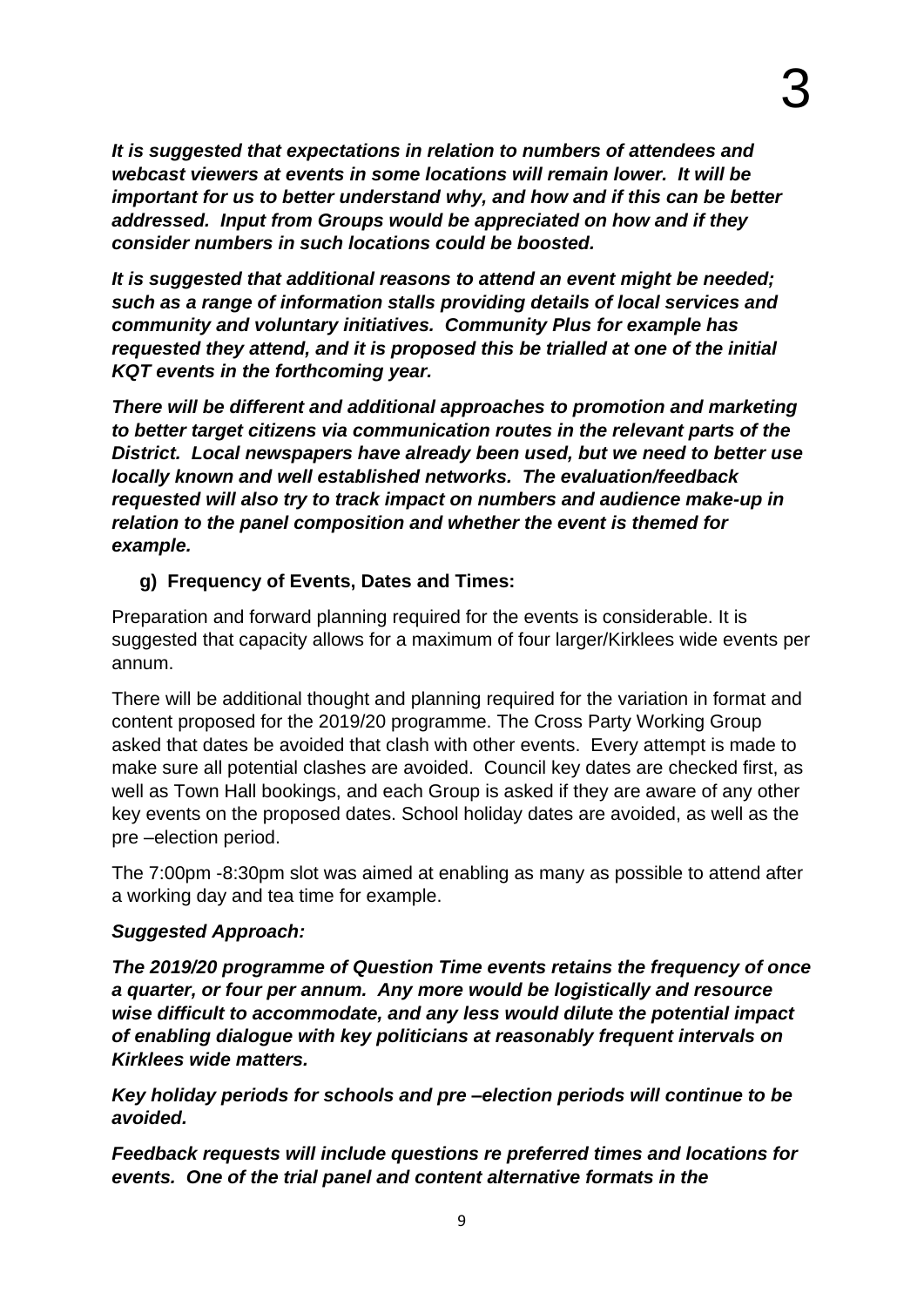#### *forthcoming year could include an alternative day/time, such as a Saturday morning?*

#### **h)Future Promotion:**

Promotion of the KQTs to date has been eye catching and professional looking, thorough and effective. Even so feedback included claims from individuals that they had one week's notice, or that they only found out about the event by chance. It is suggested this is almost unavoidable.

There is a need as previously suggested, for a year- long communication and promotions campaign for the range of events proposed. This will include attempts to raise general awareness of the existence of the events and their purpose; what citizens might get from taking part. There will be requests to key partners for help in wider and more effective promotion.

There is an assumption that citizens in increasing numbers are familiar and comfortable in the use of Eventbrite to register for events, and to submit questions and comments.

### *Suggested Approach:*

*A communication and promotion plan for the year of events is developed and implemented as part of overall project management of the events. The plan will include key messages at regular intervals to raise the general awareness across the District about the events and what they are being organised for; how citizens can take part in an ongoing dialogue with their politicians and other key leaders on key issues that affect Kirklees citizens.* 

*Social media will be used in much the same way as for BBC Question Time; promoting the events, the panel, and showing short clips after the event of the questions raised, and key points made by panel and audience.* 

#### **i)Webcasting:**

The larger numbers electing to watch the events by webcast, evidence that this is an increasingly important means of engagement. There has been feedback to the effect that the sound quality can be patchy and poor, and that the experience is limited by the fact that the panel only can be filmed, and not the audience and their input and reactions.

There is an upgrade of webcasting equipment underway. Hopefully this will enable improved sound quality and broadcast reliability.

#### *Suggested Approach:*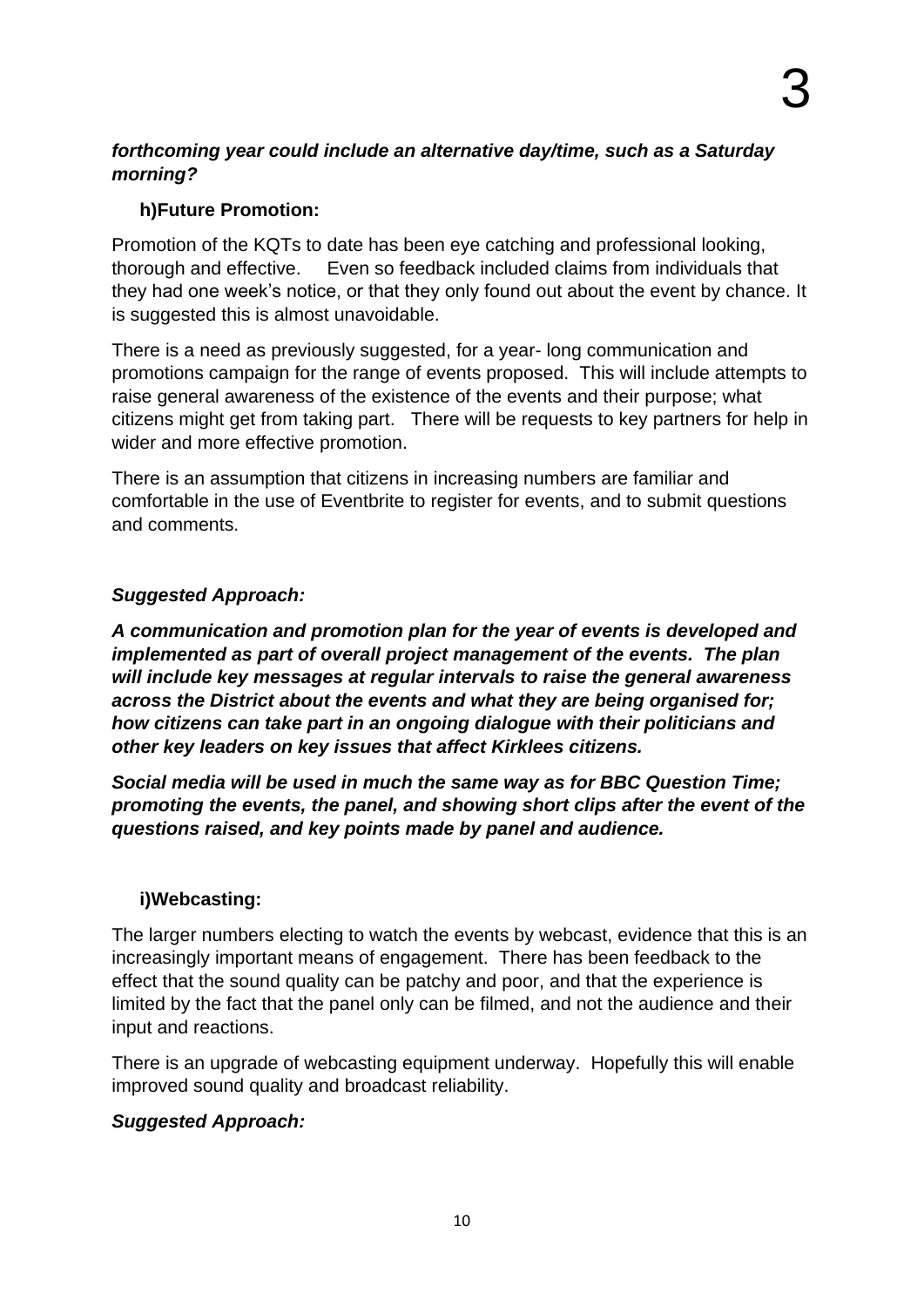*To explore the potential to increase the impact of the webcast of the events through potential for filming of audience interaction and participation, as well as the panel responses.* 

*In advance of the radio 'Any Questions' broadcasts there is a 'warm up act' to familiarise the audience with what will happen during live broadcast. A trial question is asked, and an explanation made of the ground rules for the panel and audience. Humour and entertainment are deployed to engage and enthuse. It is proposed this approach be added to the start-up of the events, possibly engaging local drama students and /or Creative organisations such as Creative Scene, or local drama groups. This could be trialled at one or two of the events and feedback requested.* 

#### **J )Feedback and Ongoing Evaluation:**

To date all feedback has been requested via an e-mailed request to attendees, about one week after the events have taken place. Attendees were specifically asked what they think should be included in future events, rather than specifics about their experience of taking part in the one they attended. They were invited to make general comments and suggestions as well.

### *Suggested Approach:*

*Feedback should be both online, (aimed primarily at those taking part via webcast), but would also be requested at the end of each of the events, with individuals taking part (both audience and panel), getting the chance to complete a very short paper based feedback form there and then.* 

*Questions would be geared to providing insight as to whether the events are achieving their intended outcomes; "that citizens feel the events can help towards genuine dialogue and engagement as part of the changing relationship with citizens and communities across Kirklees" – although wording would be very different; "Did you feel you had the chance to make a contribution, or put across a point to the panel"? for example. They could be asked how events could be improved or changed to help this happen.*

*Attendees could also be asked what else they think would attract people to take part/attend.* 

*Some attendees might be interested in forming a group that could help review feedback, steer, or even co-produce the events going forward?* 

### **k) Costs:**

These are kept to a minimum. They have varied, according to the venue required, and the anticipated numbers for refreshments. The venue fee was saved when the Oct'17 event was developed in partnership with Huddersfield University. The Council paid for refreshments, staff time, and printing and publicity costs. A Council venue is free of charge, however there is the potential loss of rental income. To move the event around the District, there is usually a room hire and sound system rental cost.